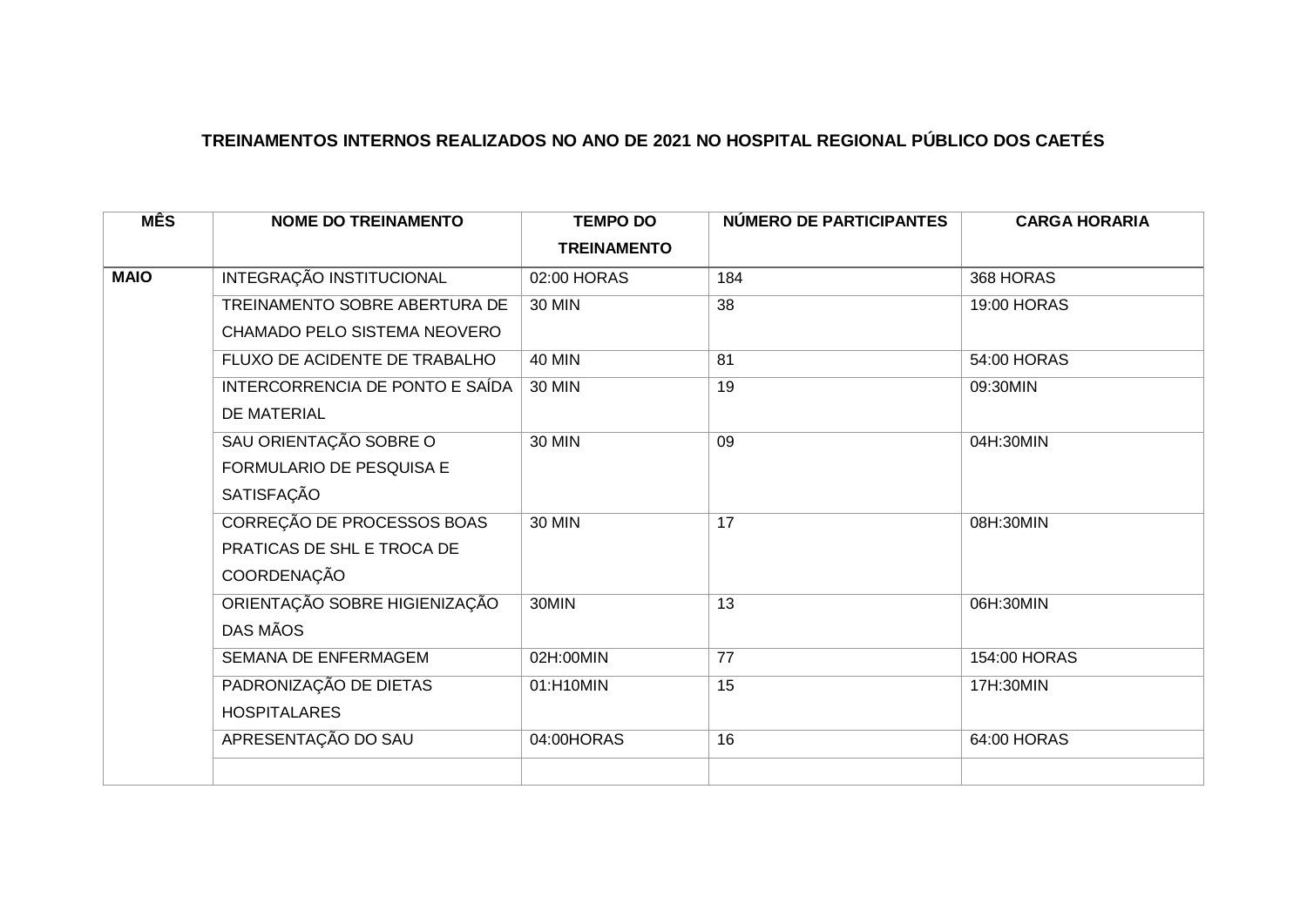| <b>JUNHO</b> | ROTINA DE MÓDULO MÉDICO          | 30MIN      | 02 | 01:00 HORAS |
|--------------|----------------------------------|------------|----|-------------|
|              | ADMINISTRAÇÃO DE DIETAS          | 01H:30MIN  | 29 | 43H:30MIN   |
|              | <b>ENTERAIS</b>                  |            |    |             |
|              | ROTINA DE MÓSULO MÉDICO          | 4:00HORAS  | 02 | 08:00 HORAS |
|              | PREENCHIMENTO DE FORMULARIO      | 1:00HORA   | 56 | 56:00 HORAS |
|              | DO NEP                           |            |    |             |
|              | CAPTAÇÃO DE DOADORES DE          | 01H:30MIN  | 20 | 30:00 HORAS |
|              | <b>SANGUE</b>                    |            |    |             |
|              | NORMAS E ROTINAS DE TROCA DE     | 01:00HORA  | 20 | 20:00 HORAS |
|              | <b>DISPOSITIVOS E COBERTURAS</b> |            |    |             |
|              | ORGANIZAÇÃO DE PRONTUARIO        | 04:00HORAS | 01 | 04:00 HORAS |
|              | CLASSIFICAÇÃO DE MATERIAS PARA   | 02:00HORAS | 27 | 54:00 HORAS |
|              | ESTERELIZAÇÃO EM ALTA E BAIXA    |            |    |             |
|              | <b>TEMPERATURA</b>               |            |    |             |
|              | SEGURANÇA NO TRÂNSITO            | 01H:30MIN  | 87 | 130H:30MIN  |
|              | PREENCHIMENTO DE FORMULARIO      | 01:00HORA  | 12 | 12:00 HORA  |
|              | DO NEP                           |            |    |             |
|              | MONTAGEM DE CAIXA DE             | 30MIN      | 29 | 14H:30MIN   |
|              | <b>DESCARBOX</b>                 |            |    |             |
|              | ACESSO ONLINE DE EXAMES          | 30MIN      | 86 | 43:00 HORAS |
|              | <b>LABORATORIAS</b>              |            |    |             |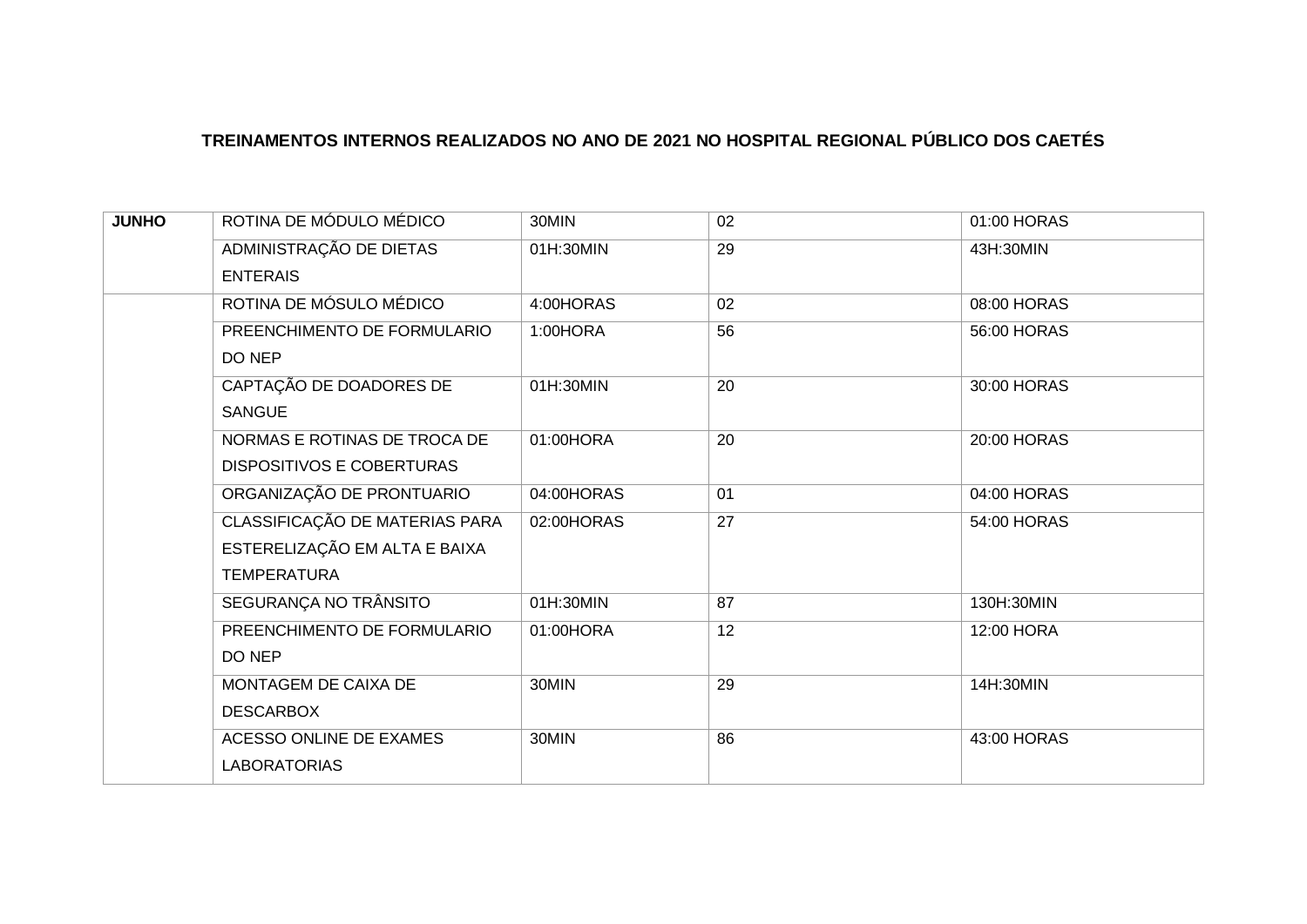|              | CONTATOS INSTITUCIONAIS             | 30MIN      | 06  | 03:00 HORS  |
|--------------|-------------------------------------|------------|-----|-------------|
|              | IMPLANTAÇÃO DO CHECK LIST COM       | 30MIN      | 03  | 01H:30MIN   |
|              | <b>BUNDLES</b>                      |            |     |             |
|              | ATUAÇÃO FONOAUDIOLOGICA EM UTI      | 01:00HORA  | 17  | 17:00 HORAS |
|              | ATUALIZAÇÃO DA ROTINA DE            | 01:00HORA  | 04  | 04:00HORAS  |
|              | <b>TRABALHO DO NIR</b>              |            |     |             |
|              | TERMO ADTIVO DE CONTRATO E          | 30MIN      | 204 | 102 HORAS   |
|              | ORIENTAÇÃO DO USO DE CRACHÁ         |            |     |             |
|              | INTEGRAÇÃO DE SERVIÇO NO SETOR      | 30 MIN     | 17  | 08:30       |
|              | <b>SHL</b>                          |            |     |             |
|              | PREVENÇÃO DE ITU ASSOCIADA A        | 01:00 HORA | 21  | 21:00 HORAS |
|              | <b>SVD</b>                          |            |     |             |
|              |                                     |            |     |             |
| <b>JULHO</b> | ATUALIZAÇÃO DE NORMAS E             | 01:00 HORA | 07  | 07:00 HORAS |
|              | <b>ROTINAS NA URGENCIA E</b>        |            |     |             |
|              | <b>EMERGENCIA</b>                   |            |     |             |
|              | ORIENTAÇÃO SOBRE COMUNICAÇÃO        | 20MIN      | 21  | 07:00 HORAS |
|              | <b>ENTRE TECNICOS E ENFERMEIROS</b> |            |     |             |
|              | NOTIFICAÇÃO DE INCIDENTES E         | 30MIN      | 24  | 12:00 HORAS |
|              | <b>EVENTOS ADVERSOS</b>             |            |     |             |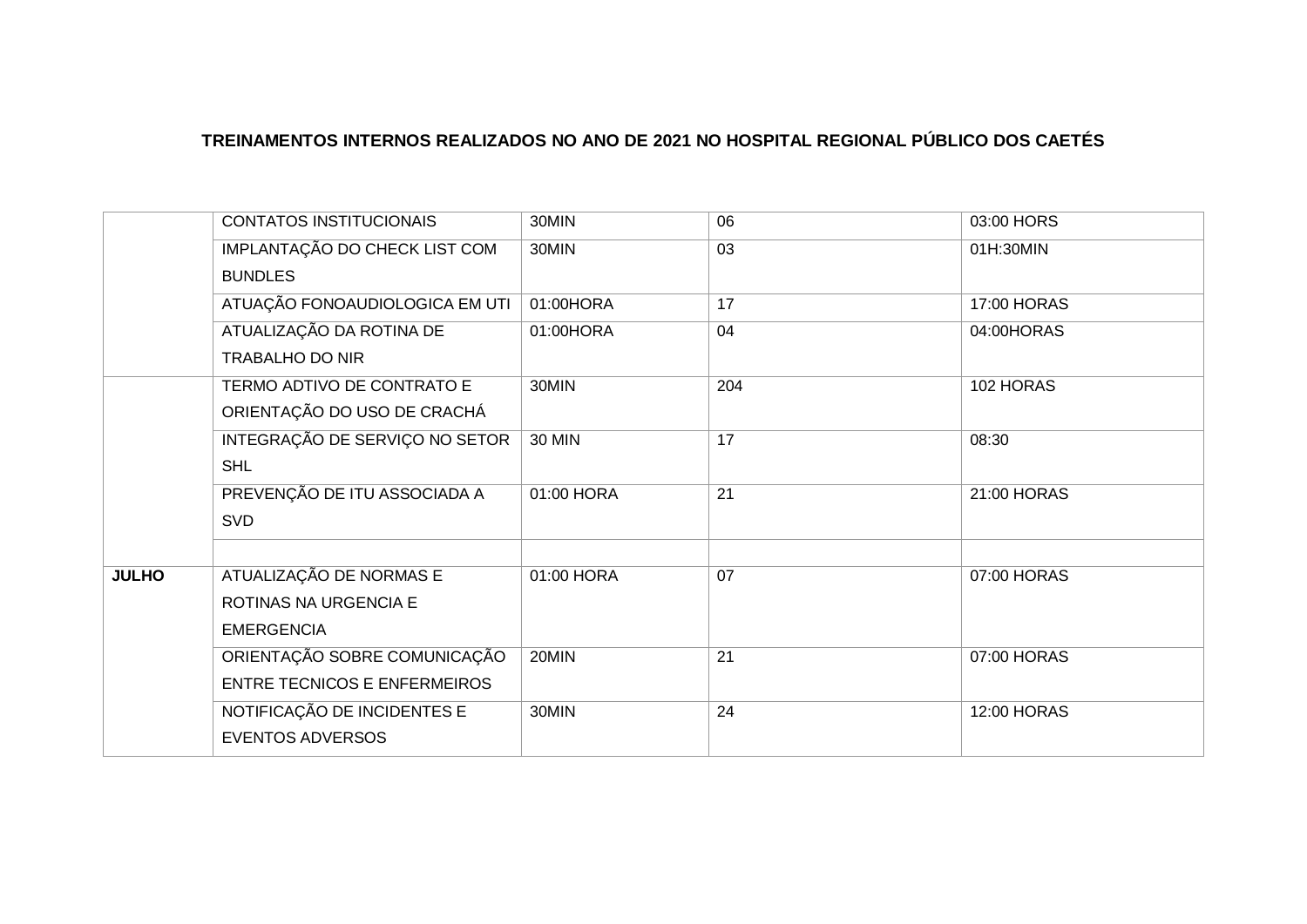| ORIENTAÇÃO DE FORMULARIO DE<br>AUTORIZAÇÃO DE ACOMPANHANTE | 30MIN       | 11 | 05H:30MIN    |
|------------------------------------------------------------|-------------|----|--------------|
| <b>WORKSHOP DOS EPI'S E EPC'S</b>                          | 02:00 HORAS | 68 | 136:00HORAS  |
| FORMULARIO DE TREINAMENTO DO                               | 30MIN       | 24 | 12:00 HORAS  |
| <b>NEP</b>                                                 |             |    |              |
| ORIENTAÇÃO NA UTILIZAÇÃO DE                                | 30MIN       | 04 | 02:00HORAS   |
| PRODUTOS QUIMICOS                                          |             |    |              |
| DECLARAÇÃO SAL - ORIENTAÇÃO                                | 30MIN       | 14 | 07:00HORAS   |
| SOBRE AJUSTES DE ATIVIDADES                                |             |    |              |
| HINGIENIZAÇÃO HOSPITALAR E                                 | 01H:15MIN   | 11 | 13H:45 HORAS |
| UTILIZAÇÃO DE PRODUTOS                                     |             |    |              |
| <b>QUIMICOS</b>                                            |             |    |              |
| TREINAMENTO DO NOVO SISTEMA DE                             | 02:00 HORAS | 02 | 04:00 HORAS  |
| <b>CHAMADOS</b>                                            |             |    |              |
| SISTEMA DE GERENCIAMENTO DE                                | 02:00 HORAS | 02 | 04:00 HORAS  |
| <b>ATIVOS</b>                                              |             |    |              |
| NORMAS E ROTINAS DE TROCAS DE                              | 01:00 HORA  | 54 | 54:00 HORAS  |
| DISPOSITIVOS, EQUIPAMENTOS E                               |             |    |              |
| <b>COBERTURAS</b>                                          |             |    |              |
| INTEGRAÇÃO INSTITUCIONAL                                   | 03:00 HORAS | 20 | 60:00 HORAS  |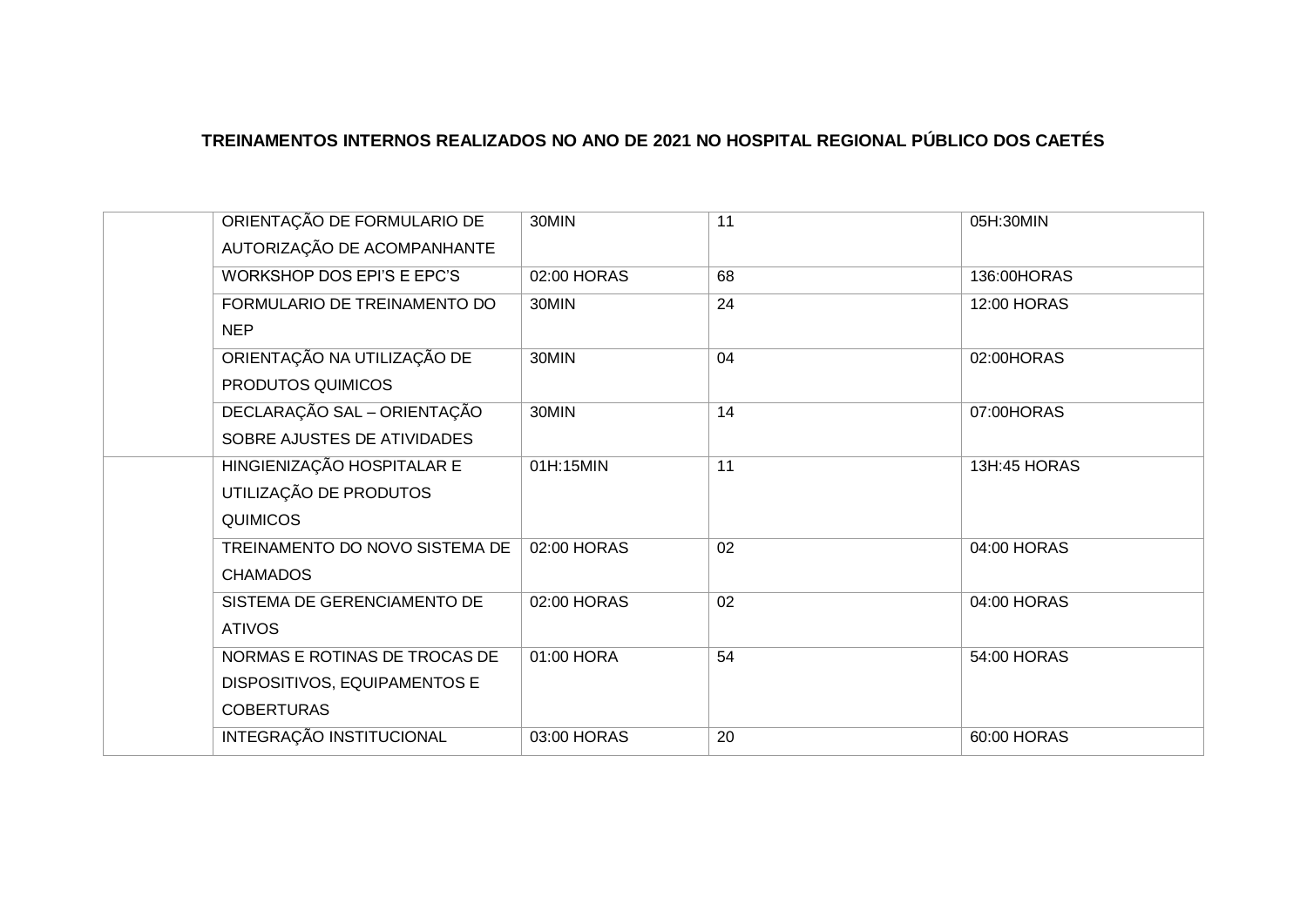| 47:00 HORAS |
|-------------|
|             |
| 08:00 HORAS |
|             |
|             |
| 10H:30MIN   |
|             |
| 30MIN       |
|             |
| 36:00 HORAS |
| 29:00 HORAS |
|             |
| 11:00 HORAS |
|             |
|             |
| 03:00 HORAS |
|             |
| 07:00 HORAS |
|             |
| 03:00 HORAS |
|             |
|             |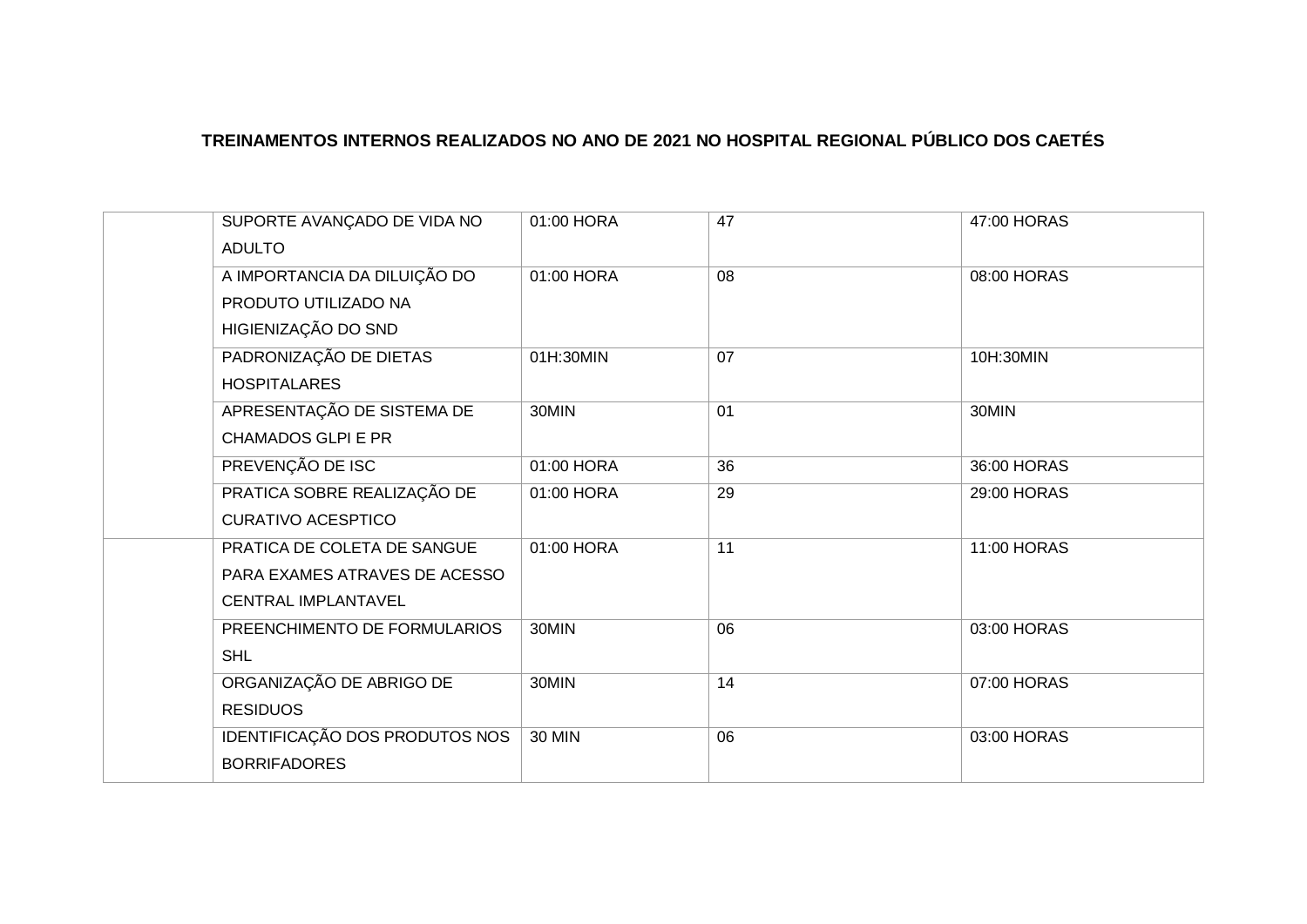|               | IDENTIFICAÇÃO DOS RESIDUOS     | 30MIN         | 06 | 03:00 HORAS |
|---------------|--------------------------------|---------------|----|-------------|
|               | <b>HEPATITE VIRAIS</b>         | 02:00 HORAS   | 25 | 50:00 HORAS |
|               |                                |               |    |             |
| <b>AGOSTO</b> | AMBIENTE HOSPITALAR 100% LIVRE | 01:H30MIN     | 49 | 73:30 HORAS |
|               | DO TABACO                      |               |    |             |
|               | ORIENTAÇÃO SOBRE AMBIENTE      | <b>30 MIN</b> | 18 | 09:00 HORAS |
|               | HOSPITALAR E 100% LIVRE DO     |               |    |             |
|               | <b>TABACO</b>                  |               |    |             |
|               | DIAGNOSTICO SITUACIONAL,       | 01:00 HORA    | 02 | 02:00 HORAS |
|               | ORIENTAÇÃO SOBRE SEGURANÇA     |               |    |             |
|               | <b>DO PACIENTE</b>             |               |    |             |
|               | FOPAG E SRA                    | 01H:40MIN     | 01 | 01H:40MIN   |
|               | PROCESSO DE RESCISÃO DE        | 01H:38MIN     | 01 | 01H:38MIN   |
|               | <b>CONTRATO</b>                |               |    |             |
|               | ELABORAÇÃPO DE RECIBO DE       | 01H:20MIN     | 01 | 01H:20MIN   |
|               | PAGAMENTO AUTONOMO-RPA         |               |    |             |
|               | ORIENTAÇÃO SOBRE O USO DO      | 30MIN         | 06 | 03:00 HORAS |
|               | FORMULARIO DE LIMPEZA TERMINAL |               |    |             |
|               | ORIENTAÇÃO QUANTO A POSTURA E  | 01:00 HORAS   | 12 | 12:00 HORAS |
|               | RESPONSABILIDADE NO LOCAL DE   |               |    |             |
|               | <b>TRABALHO</b>                |               |    |             |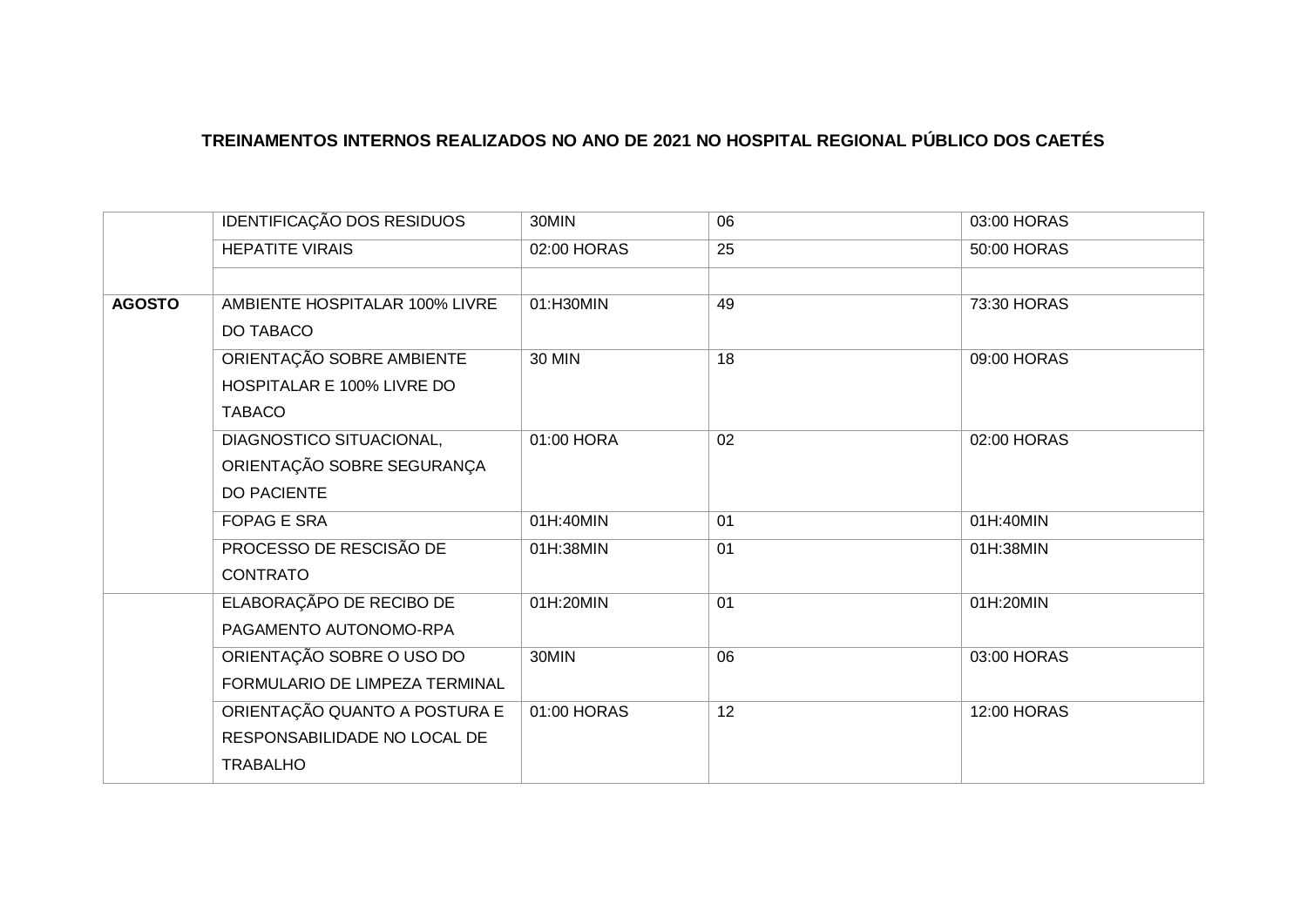| IDENTIFICAÇÃO DE RISIDUOS          | 30MIN         | 05 | 02H:30MIN   |
|------------------------------------|---------------|----|-------------|
| ORIENTAÇÃO SOBRE UTILIZAÇÃO DE     | 01:00 HORA    | 05 | 05:00 HORAS |
| PÁ COLETORA                        |               |    |             |
| TREINAMENTO SOBRE A UTILIZAÇÃO     | 02:00HORAS    | 12 | 24:00 HORAS |
| DE EQUIPAMENTO DO SHL              |               |    |             |
| ORIENTAÇÃO DIARIAS SOBRE           | 30MIN         | 02 | 01:00 HORA  |
| ATIVIDADES DO SHL                  |               |    |             |
| RODA CONVERSA SOBRE VIOLENCIA      | 02:00 HORAS   | 28 | 56:00 HORAS |
| CONTRA MULHER E NOTIFICAÇÃO        |               |    |             |
| PREVENÇÃO DE INFECÇÃO DE           | 01:00 HORA    | 16 | 16:00 HORAS |
| <b>CORRENTE SANGUINEA PRIMARIA</b> |               |    |             |
| HUMANIZAÇÃO EM AMBIENTE            | 02:00 HORAS   | 59 | 58:00 HORAS |
| <b>HOSPITALAR</b>                  |               |    |             |
| FUNCIONAMENTO E OPERAÇÃO DE        | 30MIN         | 03 | 01H:30MIN   |
| <b>CARDIOVERSO</b>                 |               |    |             |
| FUNCIONAMENTO DE VENTILADOR        | <b>30 MIN</b> | 03 | 01H:30MIN   |
| <b>PULMONAR</b>                    |               |    |             |
| FUNCIONAMENTO E OPERAÇÃO DE        | <b>30 MIN</b> | 03 | 01H:30MIN   |
| OPERADOR CIRURGICO                 |               |    |             |
| FUNCIONAMENTO E OPERAÇÃO DE        | <b>30 MIN</b> | 03 | 01H:30MIN   |
| MONITOR MULTIPARAMENTRO            |               |    |             |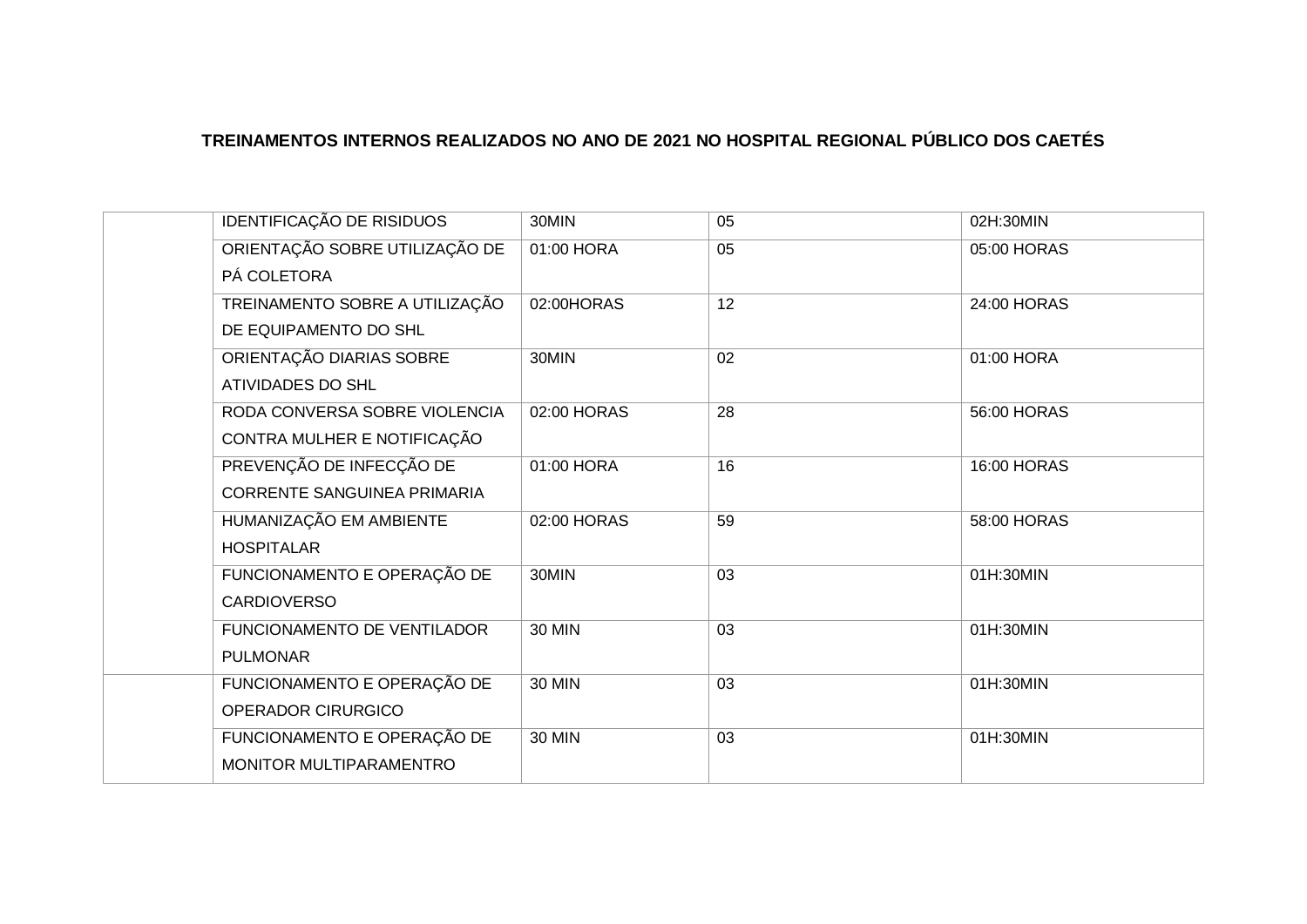|                 | 1ª OFICINA DE CAPACITAÇÃO E    | 05H:30MIN   | 16  | 24:00 HORAS |
|-----------------|--------------------------------|-------------|-----|-------------|
|                 | APRIMORAMENTO EM REGULÃO E     |             |     |             |
|                 | INTERNAÇÃO HOSPITALAR DE       |             |     |             |
|                 | <b>URGENCIA</b>                |             |     |             |
|                 | A IMPORTANCIA DA HUMANIZAÇÕ NO | 01H:30MIN   | 21  | 31H:30MIN   |
|                 | <b>AMBITO HOSPITALAR</b>       |             |     |             |
|                 | ALIMENTAÇÃO SAUDAVEL           | 01H:30MIN   | 14  | 21:00 HORAS |
|                 | ORIENTAÇÃO SOBRE ROTINAS DOS   | 01:00 HORAS | 05  | 05:00 HORAS |
|                 | <b>ENFERMEIROS DO CENTRO</b>   |             |     |             |
|                 | <b>CIRURGICO E CME</b>         |             |     |             |
|                 | ORIENTAÇÃO SOBRE FORMULARIO    | 30MIN       | 28  | 16:00 HORAS |
|                 | DA SAE NO PERE OPERATORIO      |             |     |             |
|                 | INTEGRAÇÃO INSTITUCIONAL       | 03H:30MIN   | 20  | 30:00 HORAS |
|                 | <b>CADASTRO DE EXAMES</b>      | 01:00 HORA  | 10  | 10:00 HORAS |
|                 | <b>LABORATORIAS</b>            |             |     |             |
|                 | <b>SIGTAP</b>                  | 01:00 HORA  | 11  | 11:00 HORAS |
|                 | OXIGENOTERAPIA NO ADULTO       | 01:00 HORA  | 27  | 27:00 HORAS |
|                 |                                |             |     |             |
| <b>SETEMBRO</b> | ORIENTAÇÃO SOBRE FLUXO DE      | 02H:43MIN   | 06  | 16H:30MIN   |
|                 | ROTINAS E TRABALHOS NO NIR     |             |     |             |
|                 | <b>CADASTRO DE BIOMETRIA</b>   | 30MIN       | 225 | 112H:30MIN  |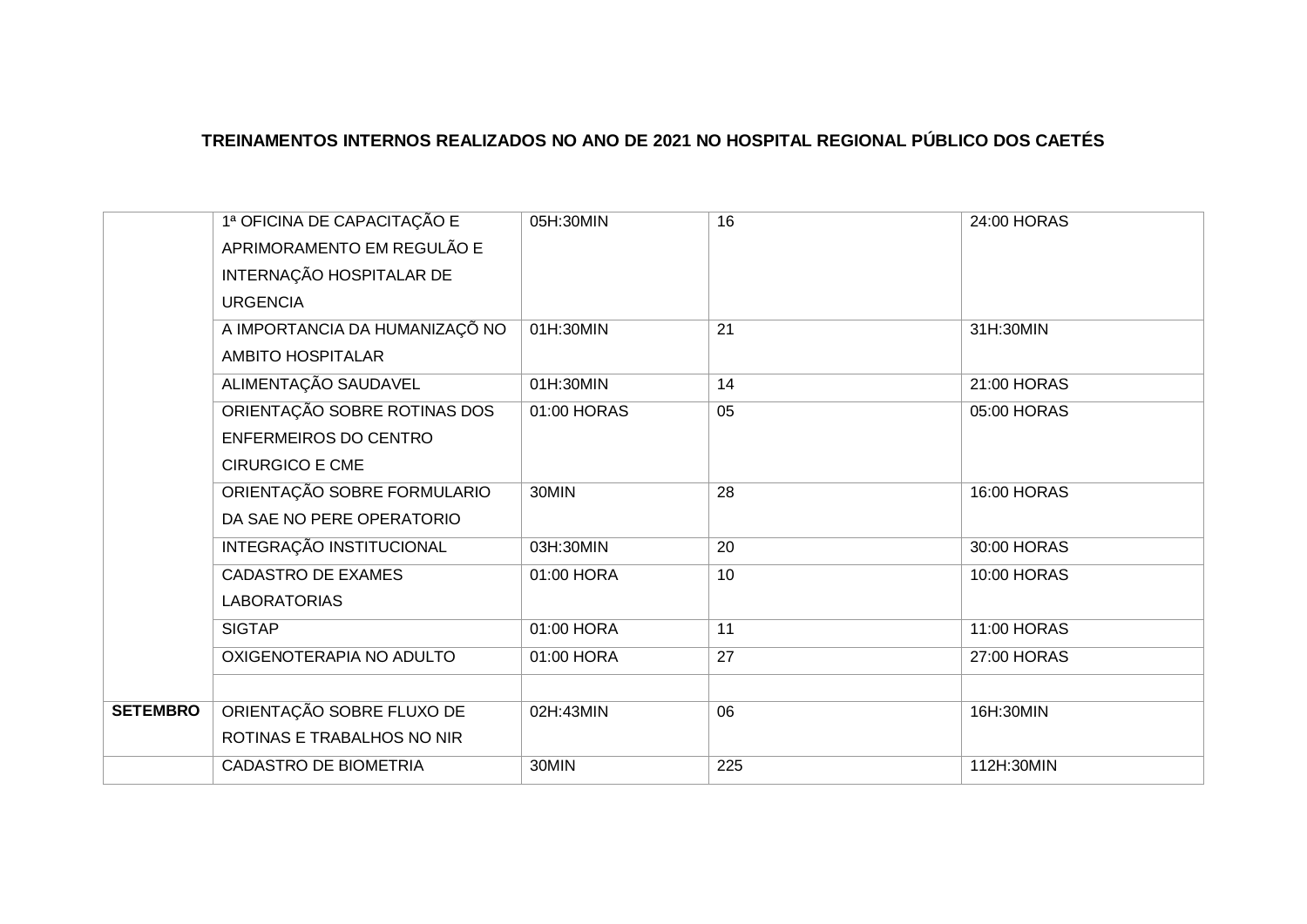| DESCARTE DE RESIDOS DE FORMA     | 01:00 HORA    | 44 | 44:00 HORAS |
|----------------------------------|---------------|----|-------------|
| <b>LUDICA</b>                    |               |    |             |
| <b>GERENCIAMENTO DE RECURSOS</b> | 30MIN         | 19 | 09H:30MIN   |
| <b>HOSPITALARES</b>              |               |    |             |
| <b>INTEGRAÇÃO INSTITUCIONAL</b>  | 03:00 HORAS   | 33 | 99:00 HORAS |
| SAÚDE DA COLUNA: ERGONOMIA NO    | 01:00 HORA    | 34 | 34:00 HORAS |
| <b>TRABALHO</b>                  |               |    |             |
| ABORDAGEM INICIAL PARA           | 02:00 HORAS   | 02 | 04:00 HORAS |
| QUALQUER SITUAÇÃO DE URGENCIA    |               |    |             |
| <b>E EMERGENCIA</b>              |               |    |             |
| HIGIENIZAÇÃO DAS MÃOS E          | 01:00 HORA    | 34 | 34:00 HORAS |
| <b>LUDICIDADE</b>                |               |    |             |
| MANUSEIO DE SELADORA STECAL      | 01:00 HORA    | 08 | 08:00 HORAS |
| <b>PRO</b>                       |               |    |             |
| REGISTRO E CONTROLE DE           | <b>30 MIN</b> | 10 | 05:00 HORAS |
| TEMPERATURA DE FRIZER E          |               |    |             |
| <b>REFRIGERADOR</b>              |               |    |             |
| ROTINA DE ATENDIMENTO DE         | 01:00 HORA    | 02 | 02:00 HORAS |
| MODULO MÉDICO                    |               |    |             |
| PRECAUÇÃO PADRÃO ISOLAMENTO E    | 01:00 HORA    | 30 | 30:00 HORAS |
| <b>BIOSSEGURANÇA</b>             |               |    |             |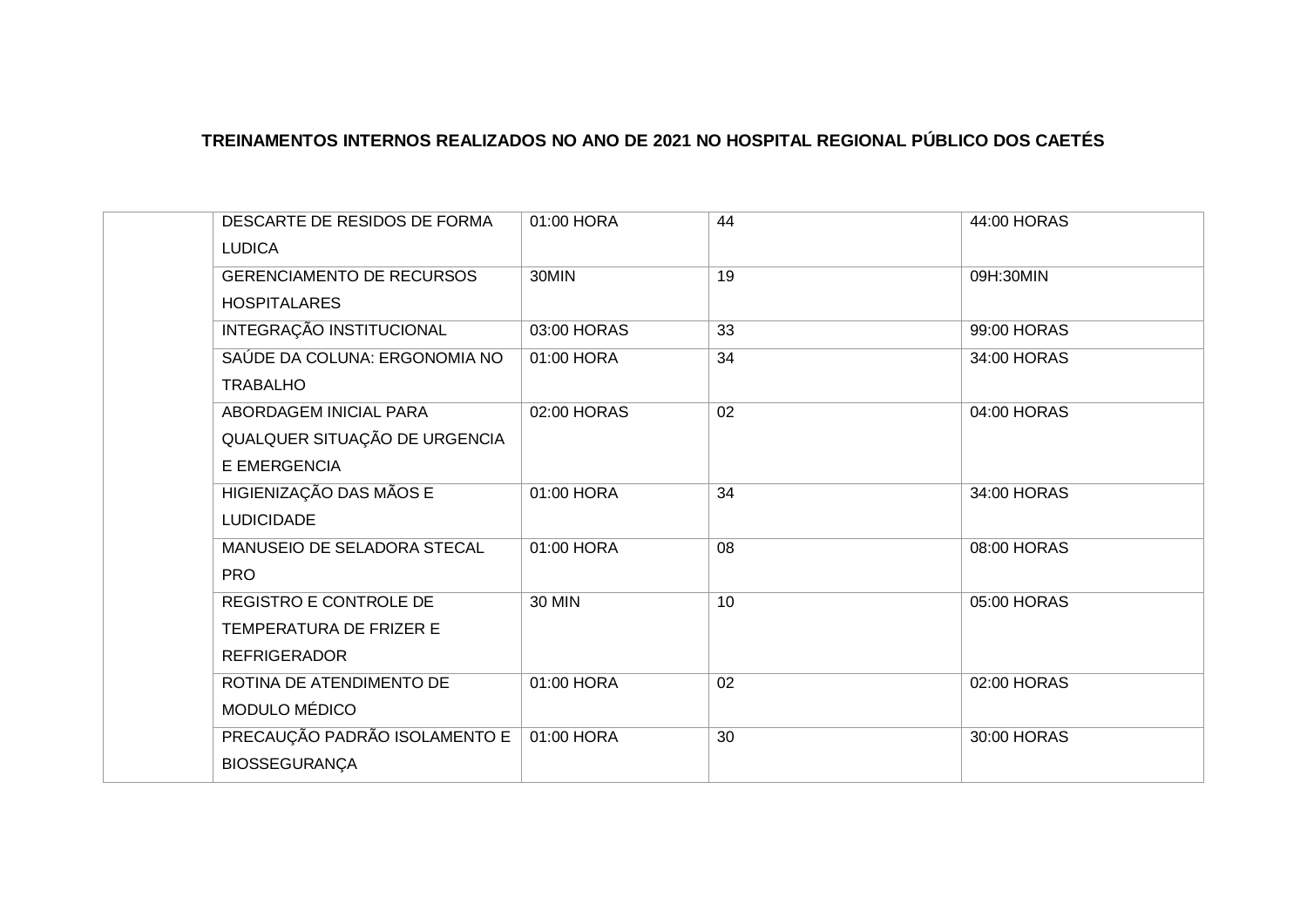| TREINAMENTO DA SAEP            | 01:00 HORA  | 25 | 25:00 HORAS |
|--------------------------------|-------------|----|-------------|
| ABERTURA DE CHAMADO PARA TI -  | 15MIN       | 24 | 06:00 HORAS |
| <b>TIFLUX</b>                  |             |    |             |
| TREINAMENTO OPERACIONAL DE     | 01:00 HORA  | 07 | 07:00 HORAS |
| <b>EQUIPAMENTO</b>             |             |    |             |
|                                |             |    |             |
| ORIENTAÇÃO SOBRE CUIDADO AO    | 30MIN       | 12 | 06:00 HORAS |
| UTILIZAR AS LUVAS              |             |    |             |
| ORIENTAÇÃO SOBRE UTILIZAÇÃO DO | 30MIN       | 12 | 06:00 HORAS |
| <b>ABRIGO</b>                  |             |    |             |
| ORIENTAÇÃO QUANTO AO RETORNO   | 30MIN       | 12 | 06:00 HORAS |
| DE ALCOOL VAZIOS E SABONETES   |             |    |             |
| ROTINAS DO DP - REGISTRO DE    | 02:00 HORAS | 01 | 02:00 HORAS |
| <b>PONTO</b>                   |             |    |             |
| ROTINAS DO DP                  | 01H:40MIN   | 01 | 01H:40MIN   |
| TREINAMENTO DO E-SOCIAL E GRRF | 01H:43MIN   | 01 | 01H:43MIN   |
| IMPLANTAÇÃO DE LIXEIRAS PARA   | 30MIN       | 57 | 28H:30MIN   |
| <b>RESIDUOS QUIMICOS</b>       |             |    |             |
| REGISTRO DE OPME NO SISTEMA PR | 30MIN       | 09 | 04H:30MIN   |
| PREVENÇÃO DA DESNUTRIÇÃO NO    | 01H:30MIN   | 24 | 36:00 HORAS |
| <b>AMBIENTE HOSPITALAR</b>     |             |    |             |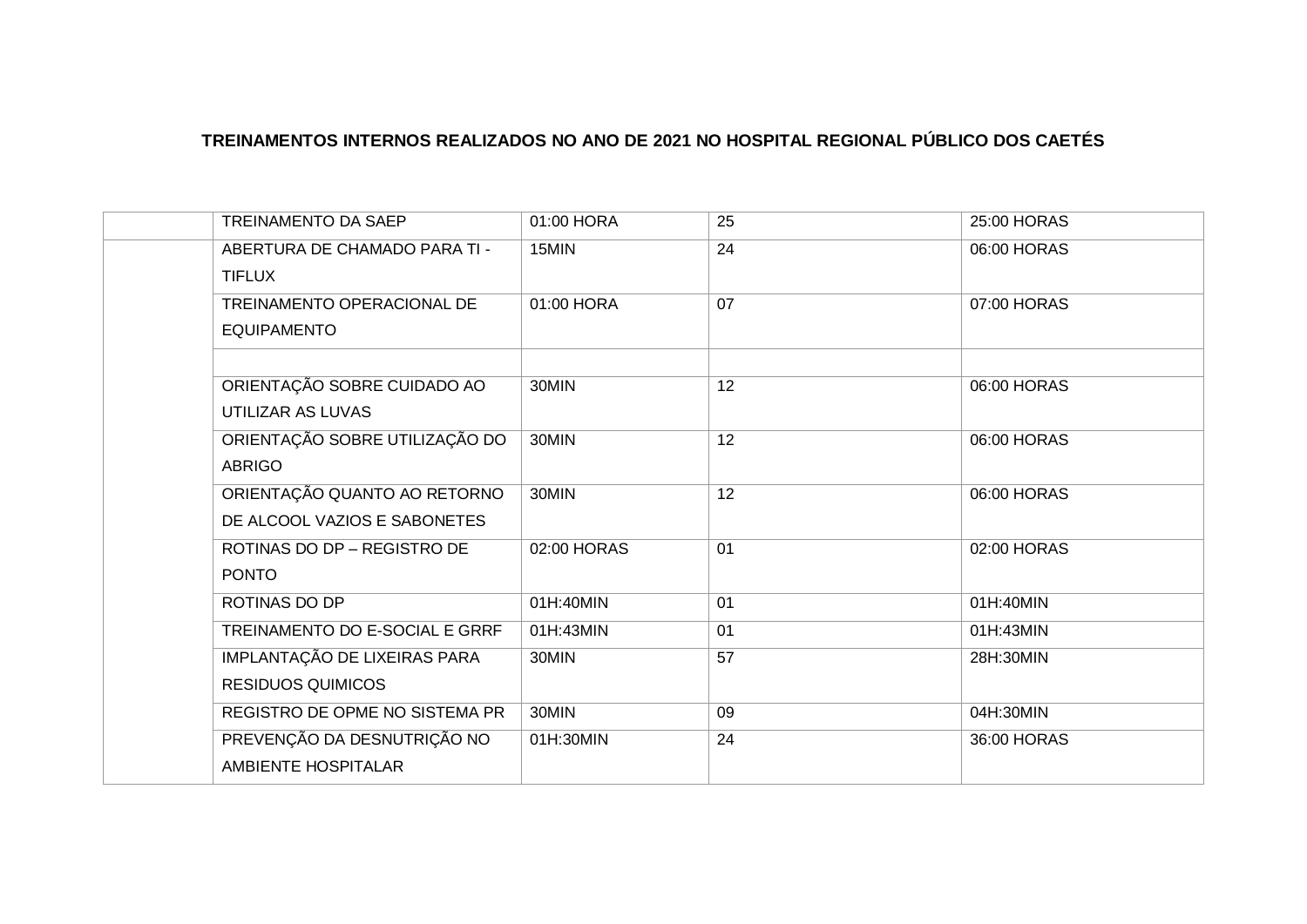|                | IMPLANTAÇÃO DA FICHA TECNICA DE<br>PREPARAÇÃO | 30MIN         | 10  | 05:00 HORAS        |
|----------------|-----------------------------------------------|---------------|-----|--------------------|
|                | ORGANIZAÇÃO SETORIAL EM CLINICA               | 01:00 HORA    | 06  | 06:00 HORAS        |
|                | ORGANIZAÇÃO DA ROTINA                         | 01:00 HORA    | 08  | 08:00 HORAS        |
|                | ASSITENCIAL NA CLINICA                        |               |     |                    |
| <b>OUTUBRO</b> | <b>INTEGRAÇÃO INSTITUCIONAL</b>               | 03:00 HORAS   | 07  | 21:00 HORAS        |
|                | VACINAÇÃO CONTRA COVID-19                     | 30MIN         | 167 | 83H:30MIN          |
|                | FLUXOGRAMA DE ACIDENTE DE                     | 01:00 HORA    | 21  | 21:00 HORAS        |
|                | <b>TRABALHO</b>                               |               |     |                    |
|                | MODULO RECEPÇÃO                               | 03:00 HORA    | 06  | <b>18:00 HORAS</b> |
|                | ROTINA DE ATENDIMENTO DO                      | <b>50 MIN</b> | 01  | <b>50 MIN</b>      |
|                | ANESTESISTA – MODULO MÉDICO                   |               |     |                    |
|                | APRESENTAÇÃO DE RESULTADO DE                  | 05H:45MIN     | 17  | 98H:15MIN          |
|                | DESENPENHO E META DOS SETORES                 |               |     |                    |
|                | IMPLANTAÇÃO PLANO TERAPEUTICO                 | 01H:30MIN     | 39  | 58:00 HORAS        |
|                | PROTOCOLO DE SEPSE                            | 01:00 HORA    | 10  | 10:00 HORAS        |
|                | UTILIZAÇÃO DO CHECK LIST DE SVD               | 01:00 HORA    | 13  | 13:00 HORAS        |
|                | CONTROLE DE BALANÇO HIDRICO - IT              | <b>50 MIN</b> | 16  | 13:00 HORAS        |
|                | DIAGNOSTICO PREOCOSE DO                       | 01H:30MIN     | 19  | 28H:30MIN          |
|                | <b>CANCER DE MAMA</b>                         |               |     |                    |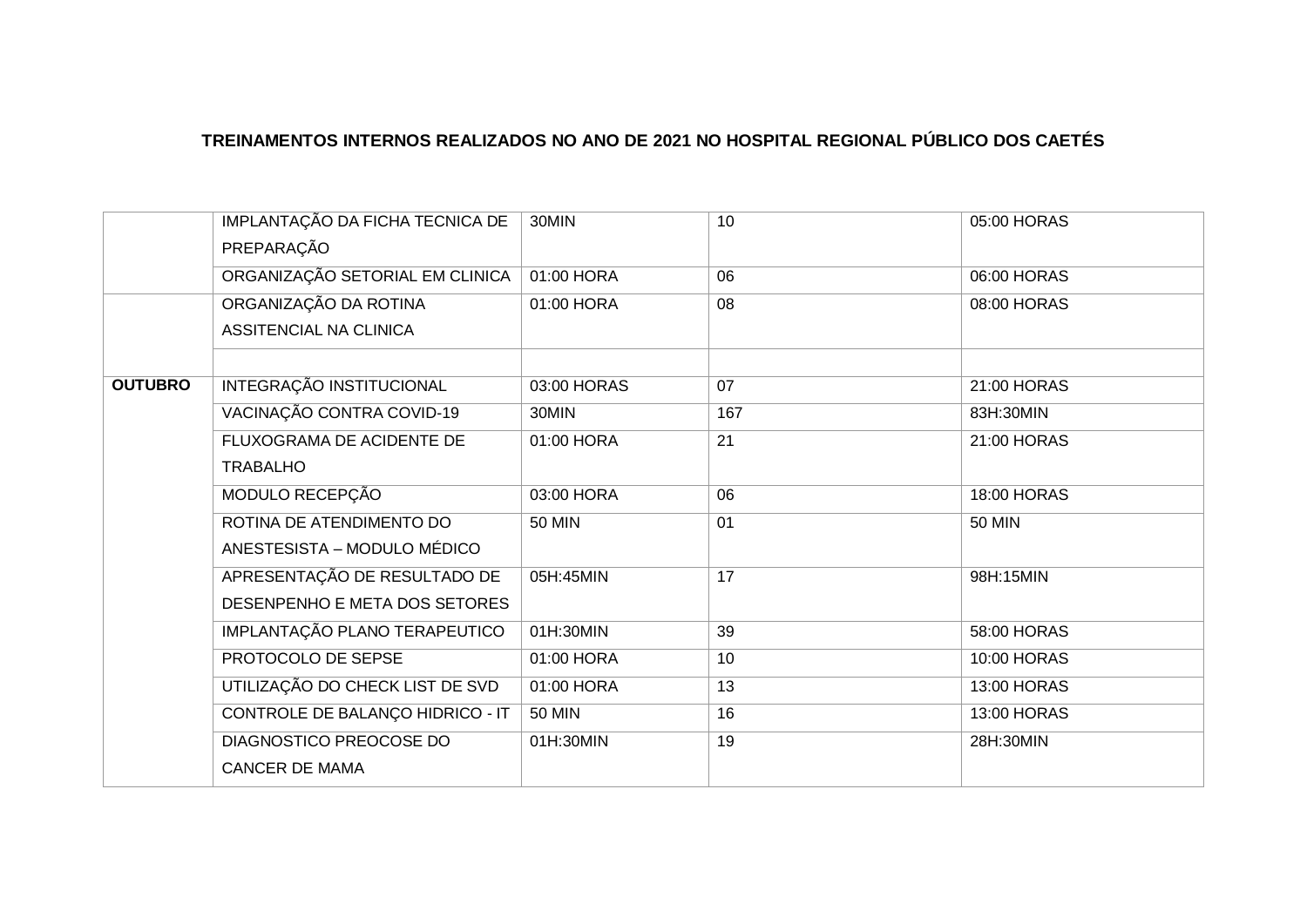| PLANO DE CONTIGENCIA PARA<br>FALHA NO SISTEMA DE INFORMATICA       | 30MIN       | 10  | 05:00 HORAS        |
|--------------------------------------------------------------------|-------------|-----|--------------------|
| INTRODUÇÃO A SEGURANÇA DO<br>PACIENTE, METAS E NOTIFICAÇÕES        | 01H:30MIN   | 103 | 154H:30MIN         |
| LIMPEZA, MANUTENÇÃO E<br>CONSERVAÇÃO DE AR-<br><b>CONDICIONADO</b> | 01:00 HORA  | 04  | 04:00 HORA         |
| <b>RISCO DE INFARTO</b>                                            | 30MIN       | 02  | 01:00 HORA         |
| PCR E RCP                                                          | 01:00 HORA  | 04  | 04:00 HORAS        |
| TERAPIA NUTRICIONAL PARENTERAL                                     | 02:00 HORAS | 61  | 122:00 HORAS       |
| REPOSIÇÃO DE MATERIAL MÉDICO<br>HOSPITALAR DE ALMOXARIFADO         | 01:00 HORA  | 16  | <b>16:00 HORAS</b> |
| 1ª SIPOSIO DE FISIOTERAPIA DO<br><b>HOSPITAL COUTO MAIA</b>        | 06:00 HORAS | 03  | 18:00 HORAS        |
| INCONTINENCIA URINARIA FEMENINA                                    | 01:00 HORA  | 45  | 45:00 HORAS        |
| <b>ENCAMINHAMENTO E</b>                                            | 01:00 HORA  | 20  | 20:00 HORAS        |
| ACONDICONAMENTO DE PARTES                                          |             |     |                    |
| MOLES E FRAGMENTOS OSSEOS                                          |             |     |                    |
| PARA MICROBIOLOGIA                                                 |             |     |                    |
| <b>ACONDICIONAMENTO E</b><br>ENCAMINAMENRO DE MATERIAL             | 01:00 HORA  | 20  | 20:00 HORAS        |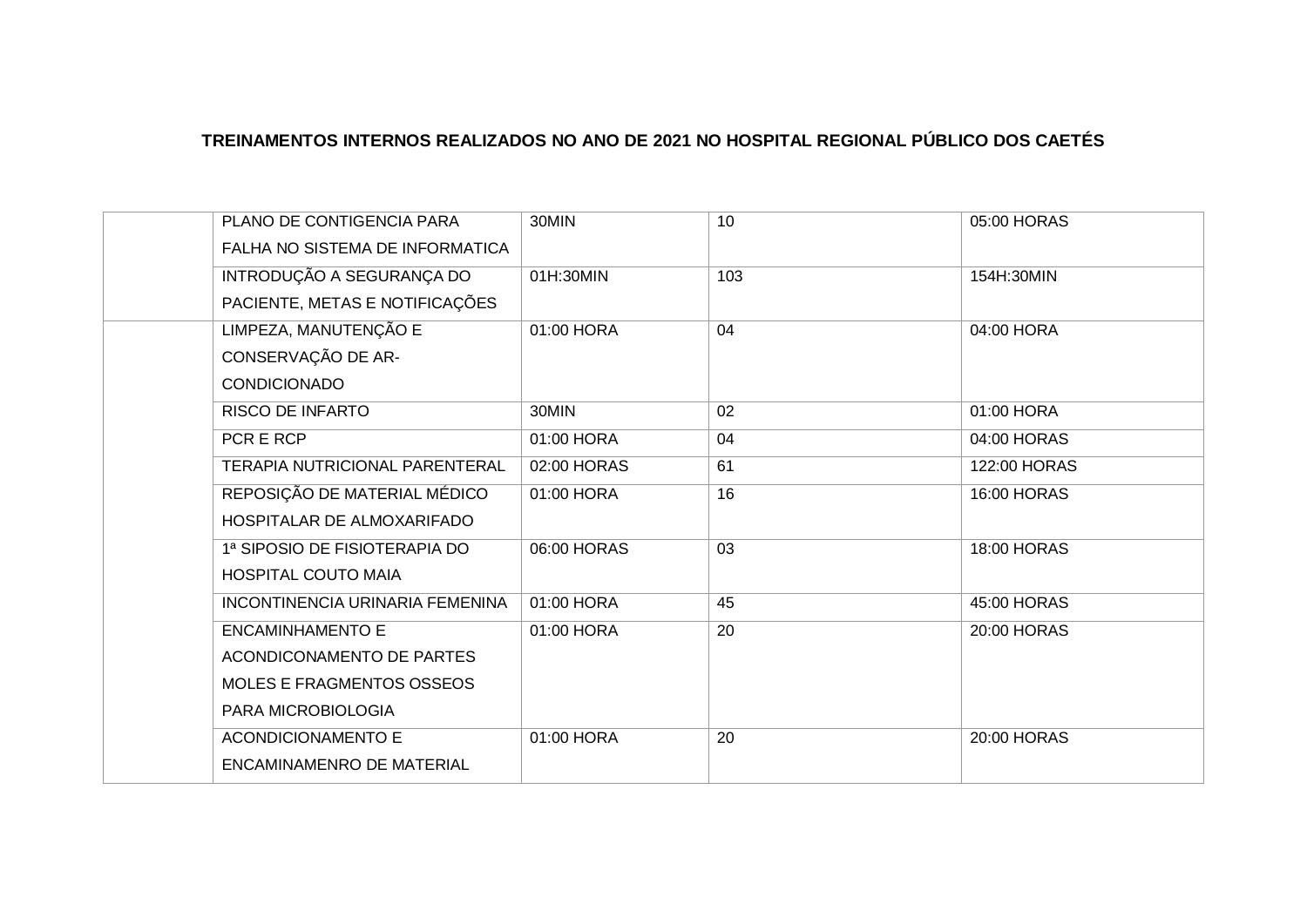| PARA EXAMES DE ANATOMIA<br>PATOLOGICA E CIROLOGIA                                |            |    |             |
|----------------------------------------------------------------------------------|------------|----|-------------|
| ROTINA DO ENFERMEIRO DO<br>CENTRO CIRURGICO NO PERIODO                           | 01:00 HORA | 01 | 01:00 HORA  |
| <b>NOTURNO</b>                                                                   |            |    |             |
| DISCURSSÃO E AVALIAÇÃO UM<br>ARTIGO NO CENTRO CIRURGICO:<br>RECOMENDAÇÕES PARA O | 01:00 HORA | 06 | 06:00 HORAS |
| ATENDIMENTO DE PACIENTES COM<br>SUSPEITA OU PORTADORES DE<br>COVID-19            |            |    |             |
| IT HRPC CME 001 - ACIDO<br>PERACETICO - MANUSEIO DE<br>APLICAÇÃO                 | 01:00 HORA | 07 | 07:00 HORAS |
| IT HRPC CME 005 - INSTRUMENTAIS -<br>LIMPEZA, PREPARO E<br><b>ESTERELIZAÇÃO</b>  | 01:00 HORA | 07 | 07:00 HORAS |
| IT HRPC CME 002 - VALIDAÇÃO DOS<br>CICLOS DE ESTERELIZAÇÃO                       | 01:00 HORA | 07 | 07:00 HORAS |
| IT HRPC CME 004 - LIMPEZA DE<br><b>EQUIPAMENTO CME</b>                           | 01:00 HORA | 07 | 07:00 HORAS |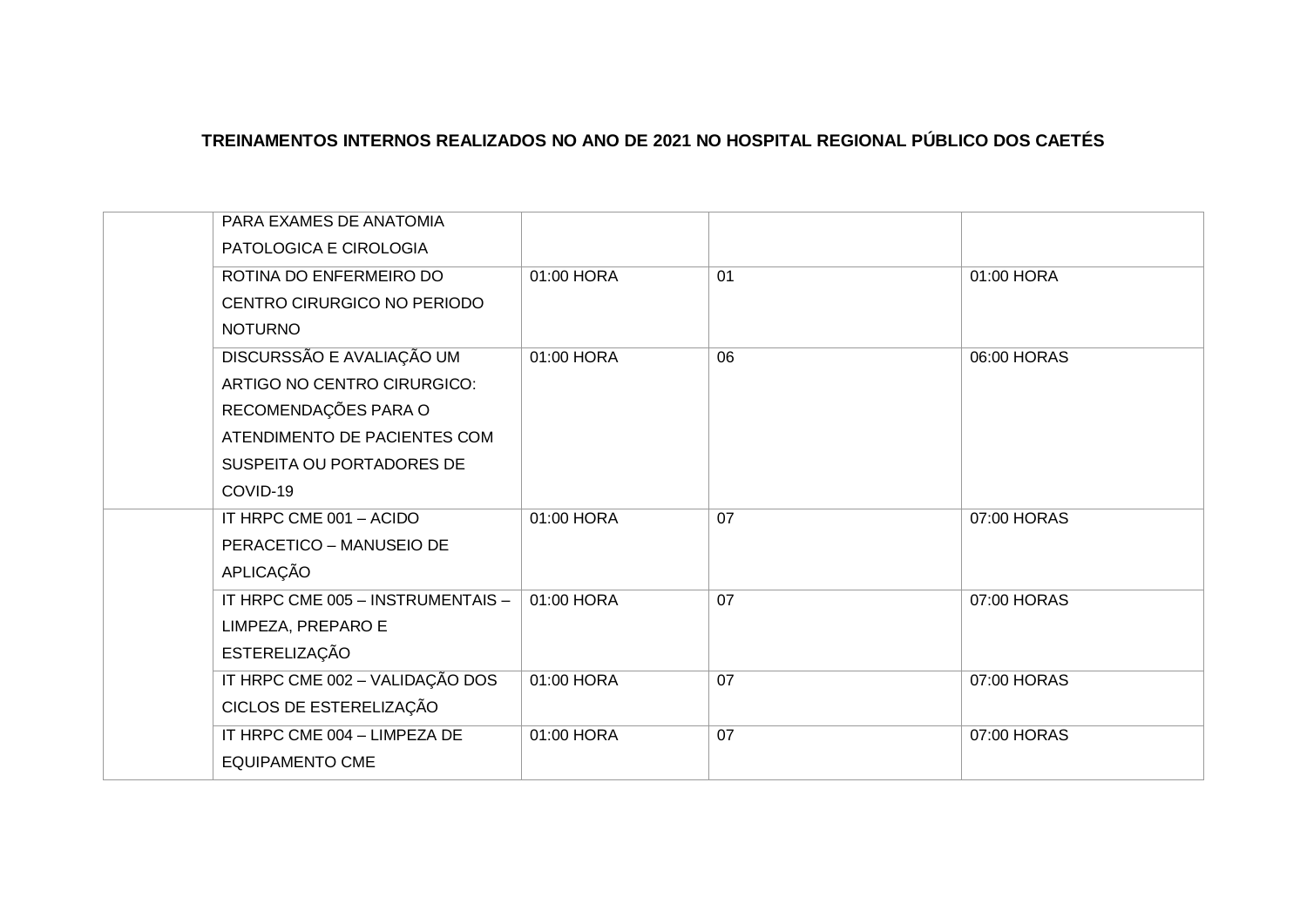|                 | IT HRPC CME 003 - ENTREGA E     | 01:00 HORA  | 07 | 07:00 HORAS        |
|-----------------|---------------------------------|-------------|----|--------------------|
|                 | <b>RECOLIMENTO DOS MATERIAS</b> |             |    |                    |
|                 | CUSTO E BENEFICIO, MANUSEIO DE  | 03:00 HORAS | 15 | 45:00 HORAS        |
|                 | <b>EQUIPAMENTO</b>              |             |    |                    |
|                 |                                 |             |    |                    |
| <b>NOVEMBRO</b> | <b>MODULO MEDICO - PR</b>       | 01H:30MIN   | 01 | 01H:30MIN          |
|                 | TREINAMENTO PARA OS MEMBROS     | 20:00 HORAS | 14 | 280 HORAS          |
|                 | <b>DA CIPA</b>                  |             |    |                    |
|                 | DISCURSÃO E AVALIAÇÃO DE ARTIGO | 01:00 HORA  | 11 | 11:00 HORAS        |
|                 | NO CENTRO CIRURGICO:            |             |    |                    |
|                 | RECOMENDAÇÃO PARA O             |             |    |                    |
|                 | ATENDIMENTO DE PACIENTE COM     |             |    |                    |
|                 | SUSPEITA OU PORTADORES DE       |             |    |                    |
|                 | COVID-19                        |             |    |                    |
|                 | IMPORTANCIA DA NUTRIÇÃO NA      | 01:00 HORA  | 46 | 46:00 HORAS        |
|                 | PREVENÇÃO DE LPP                |             |    |                    |
|                 | IT HRPC CME 008 - INVENTARIO DE | 01:00 HORA  | 07 | 07:00 HORAS        |
|                 | <b>INSTRUMENTAIS E MATERIAS</b> |             |    |                    |
|                 | TEMPO E MODO DE OFERTA ORAL AO  | 01:00 HORA  | 15 | <b>15:00 HORAS</b> |
|                 | PACIENTE COM RISCO PARA         |             |    |                    |
|                 | <b>DISFAGIA</b>                 |             |    |                    |
|                 |                                 |             |    |                    |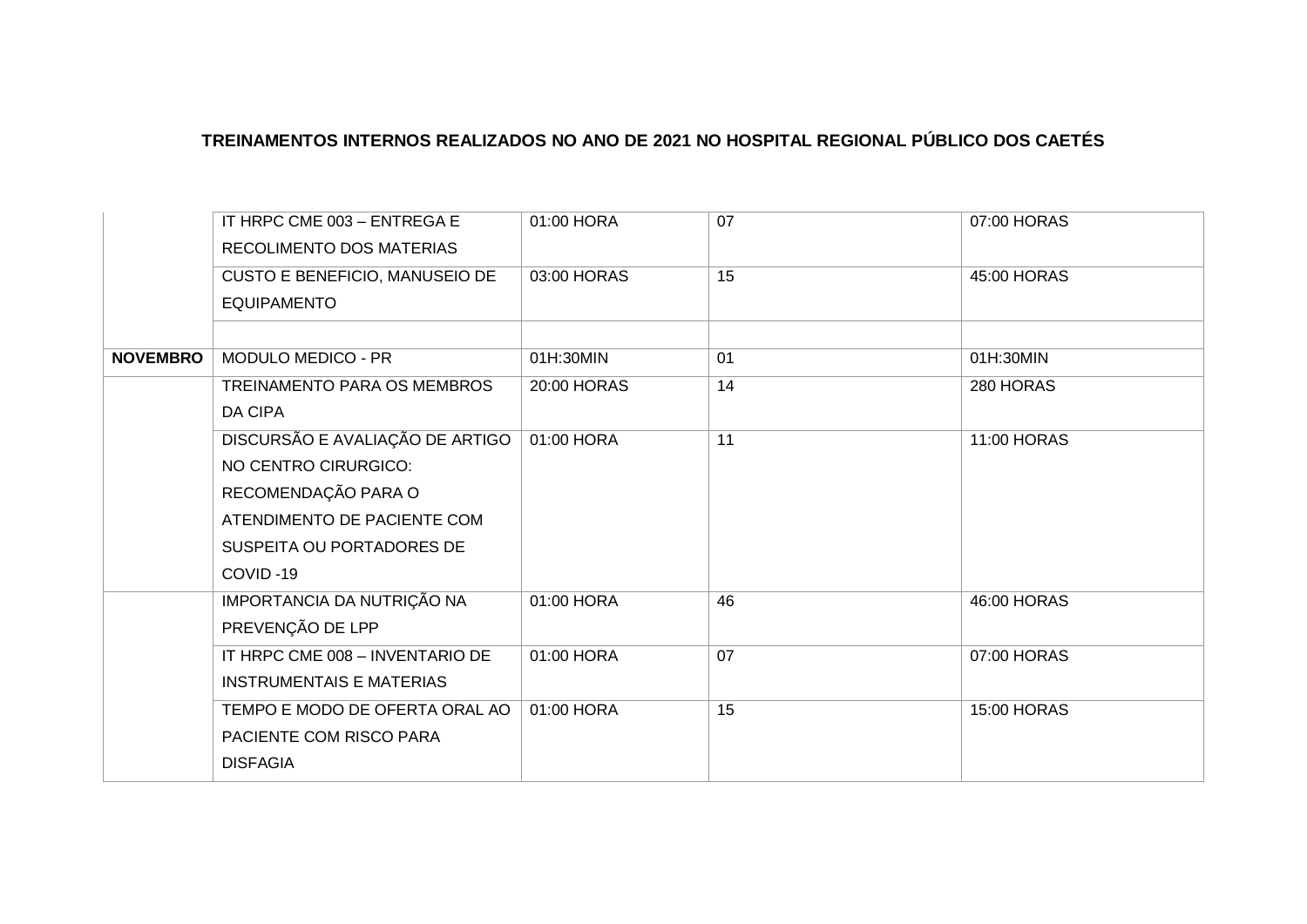| ROTINA DE RASTREABILIDADE E<br><b>INVENTARIO</b>                                 | 01H:40MIN     | 04              | 07H:06MIN   |
|----------------------------------------------------------------------------------|---------------|-----------------|-------------|
| RECEBIMENTO DE MATERIAL E<br><b>MEDICAMENTO</b>                                  | 01:00 HORA    | $\overline{03}$ | 03:00 HORAS |
| <b>GERENCIAMENTO DE RESIDOS</b>                                                  | <b>30 MIN</b> | 203             | 101H:30MIN  |
| CAPACITAÇÃO DE COMO SER UM<br><b>DOADOR DE SANGUE</b>                            | <b>30 MIN</b> | 22              | 11:00 HORAS |
| SAÚDE VOCAL: CUIDADO COM A VOZ<br>NO AMBIENTE DE TRABALHO                        | 01:00 HORA    | 24              | 24:00 HORAS |
| USO DE OXIVIR COMO AGENTE DE<br><b>SUPERFICIE</b>                                | 01:00 HORA    | 06              | 06:00 HORAS |
| IT DE HIGIENIZAÇÃO DE<br>LARINGOSCOPIO                                           | 01:00 HORA    | 06              | 06:00 HORAS |
| <b>ASSINATURA EM TERMOS</b><br><b>CIRURGICOS</b>                                 | 01:00 HORA    | 08              | 08:00 HORAS |
| PREVENÇÃO DE ITU NO AMBIENTE<br><b>HOSPITALAR</b>                                | 01:00 HORA    | 11              | 11:00 HORAS |
| SAÚDE DO HOMEM DIAGNOSTICO<br>PRECOCE E PREVENÇÃO DE CANCE<br><b>DE PROSTATA</b> | 01H:10MIN     | 10              | 11H:40MIN   |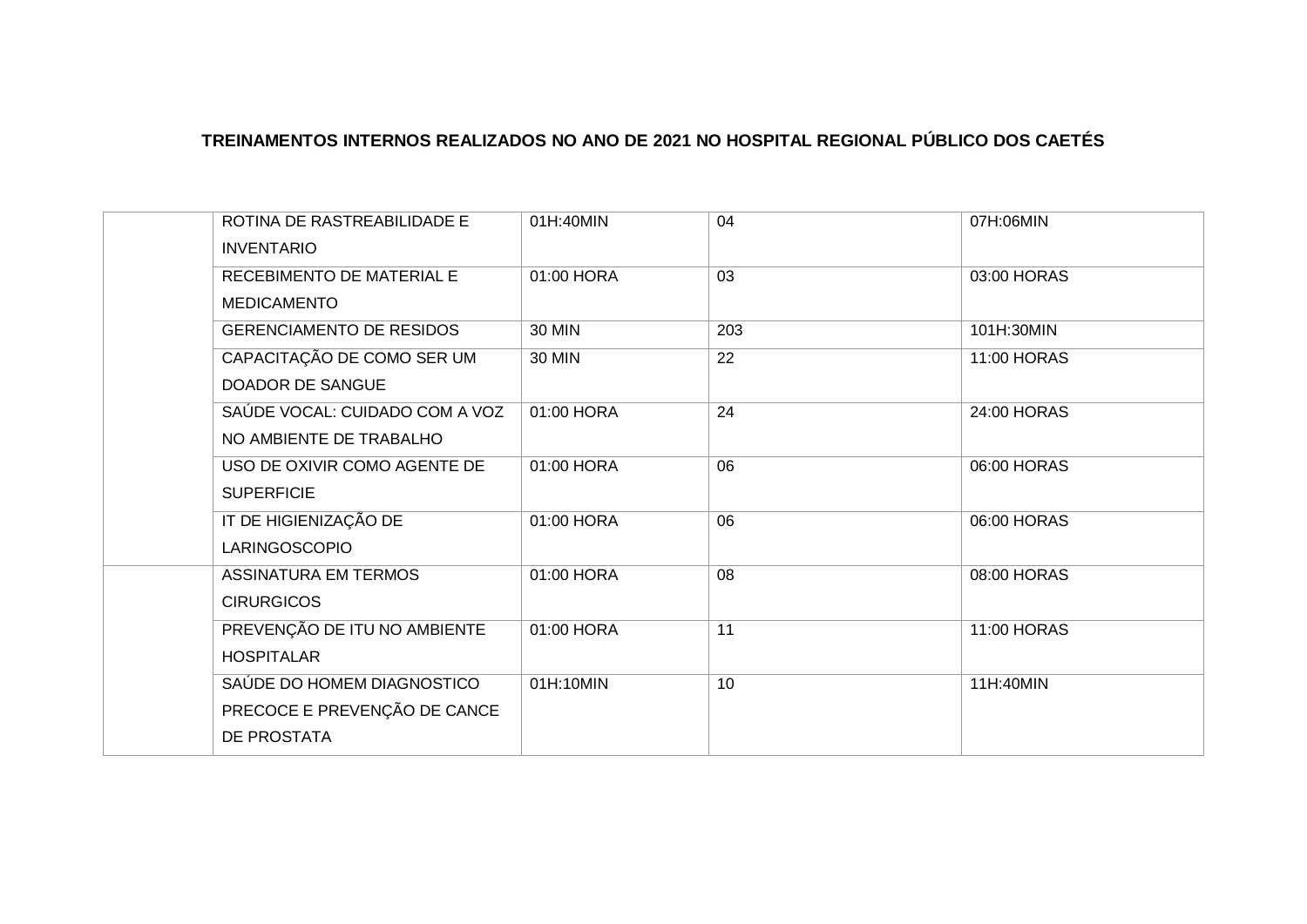| INTRODUÇÃO A SEGURANÇA DO       |                                 | 01:00 HORA | 36 | 36:00 HORAS |
|---------------------------------|---------------------------------|------------|----|-------------|
| PACIENTE, PLANOS, METAS E       |                                 |            |    |             |
| NOTIFICAÇÕES DE INCIDNETES E    |                                 |            |    |             |
| <b>EVENTOS ADVERSOS</b>         |                                 |            |    |             |
| TREINAMENTO DE PERFURADORA      |                                 | 01:00 HORA | 29 | 29:00 HORAS |
| <b>PENEUMATICA</b>              |                                 |            |    |             |
| IT HRPC CME 006 -               |                                 | 01:00 HORA | 07 | 07:00 HORAS |
| RASTREABILIDADE DE MATERIAS     |                                 |            |    |             |
| <b>PROCESSADOS</b>              |                                 |            |    |             |
| IT HRPC CME 009 - CONTROLE DE   |                                 | 01:00 HORA | 07 | 07:00 HORAS |
| TEMPERATURA AMBIENTAL           |                                 |            |    |             |
| IT HRPC CME 010 - MATERIAL      |                                 | 01:00 HORA | 07 | 07:00 HORAS |
| DEPRECIADO E RESGISTRO DE       |                                 |            |    |             |
| <b>CONTROLE</b>                 |                                 |            |    |             |
| IT HRPC CME 012 - IDENTIFICAÇÃO |                                 | 01:00 HORA | 07 | 07:00 HORAS |
| DE MATERIAL PROCESSADO          |                                 |            |    |             |
| IT HRPC CME 013 - AUTOCLAVE     |                                 | 01:00 HORA | 07 | 07:00 HORAS |
| <b>MONTAGEM DE CARGA</b>        |                                 |            |    |             |
|                                 | IT HRPC CME 014 - ARMAZENAMENTO | 01:00 HORA | 07 | 07:00 HORAS |
|                                 | E DESTRIBUIÇÃO - ORGANIZAÇÃO E  |            |    |             |
| <b>CONTROLE</b>                 |                                 |            |    |             |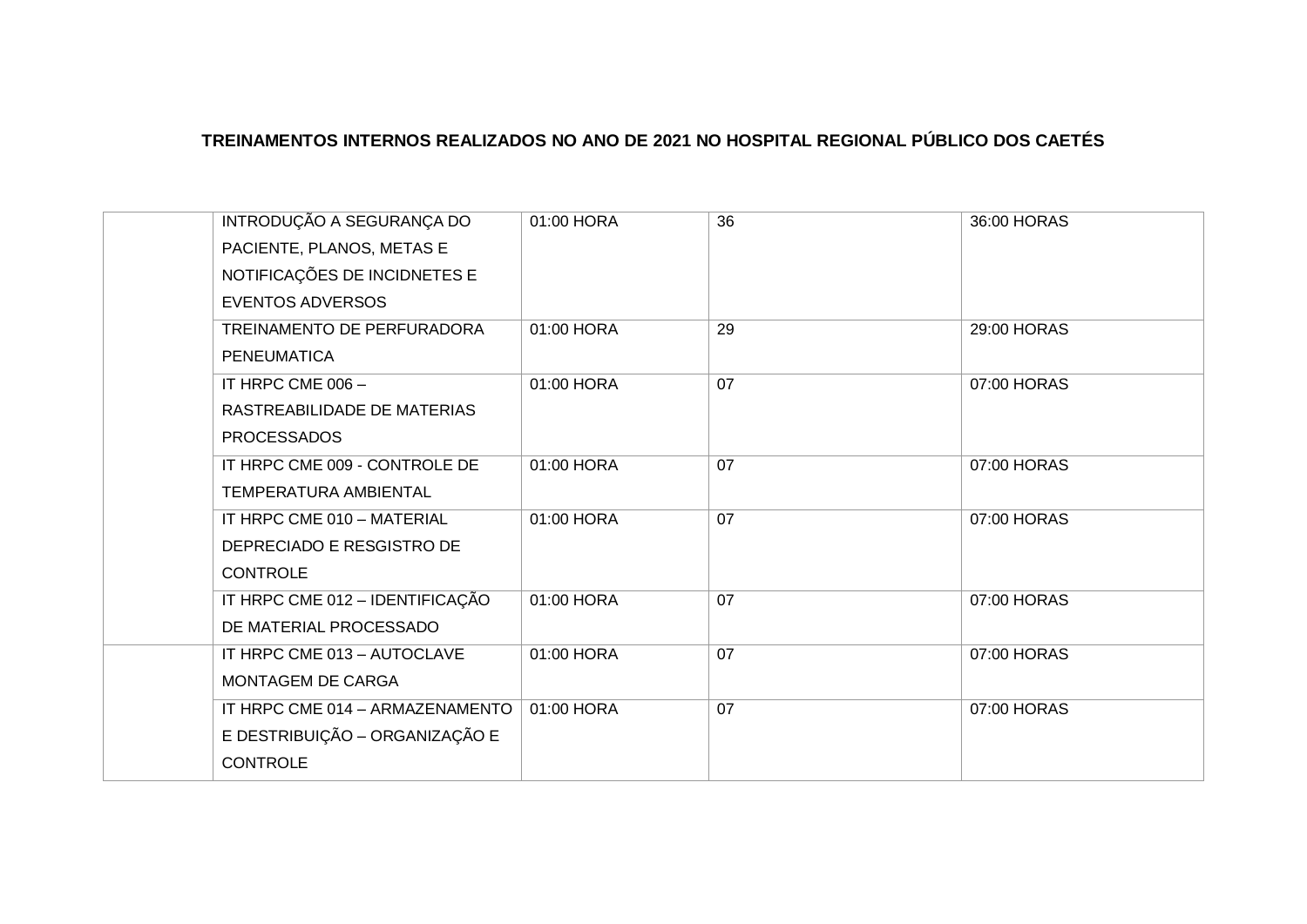|                 | ORGANIZAÇÃO E LIMPEZA DO SETOR<br><b>DA FARMACIA</b> | 01:00 HORA | 15 | 15:00 HORAS        |
|-----------------|------------------------------------------------------|------------|----|--------------------|
|                 | PASSAGEM DE PLANTÃO                                  | 01:00 HORA | 15 | <b>15:00 HORAS</b> |
|                 | FRACIONAMENTO DE FORMAS                              | 01:00 HORA | 17 | 17:00 HORAS        |
|                 | <b>FARMACEITICAS SOLIDAS</b>                         |            |    |                    |
|                 | SOLICITAÇÃO DE MEDICAMENTOS                          | 01:00 HORA | 15 | 15:00 HORAS        |
|                 | EXTRA PADRÃO                                         |            |    |                    |
|                 |                                                      |            |    |                    |
| <b>DEZEMBRO</b> | DOAÇÃO DE SANGUE E CADASTRO                          | 01H:30MIN  | 16 | 24:00 HORAS        |
|                 | DE MEDULA OSSEA                                      |            |    |                    |
|                 | <b>DISPOSITIVOS AUXILIARES DE</b>                    | 01:00 HORA | 21 | 21:00 HORAS        |
|                 | <b>MACHA</b>                                         |            |    |                    |
|                 | RECOMENDAÇÕES PARA O                                 | 01:00 HORA | 06 | 06:00 HORAS        |
|                 | ATENDIMENTO DE PACIENTES DE                          |            |    |                    |
|                 | SUSPEITA AO PORTADO DE COVID-19                      |            |    |                    |
|                 | IT HRPC CME 017- COLETA DE DADOS                     | 01:00 HORA | 04 | 04:00 HORAS        |
|                 | <b>ESTATICO E INDICADORES</b>                        |            |    |                    |
|                 | IT HRPC CME 016 - CONTROLE DE                        | 01:00 HORA | 04 | 04:00 HORAS        |
|                 | DILUIÇÃO DE SANEANTES                                |            |    |                    |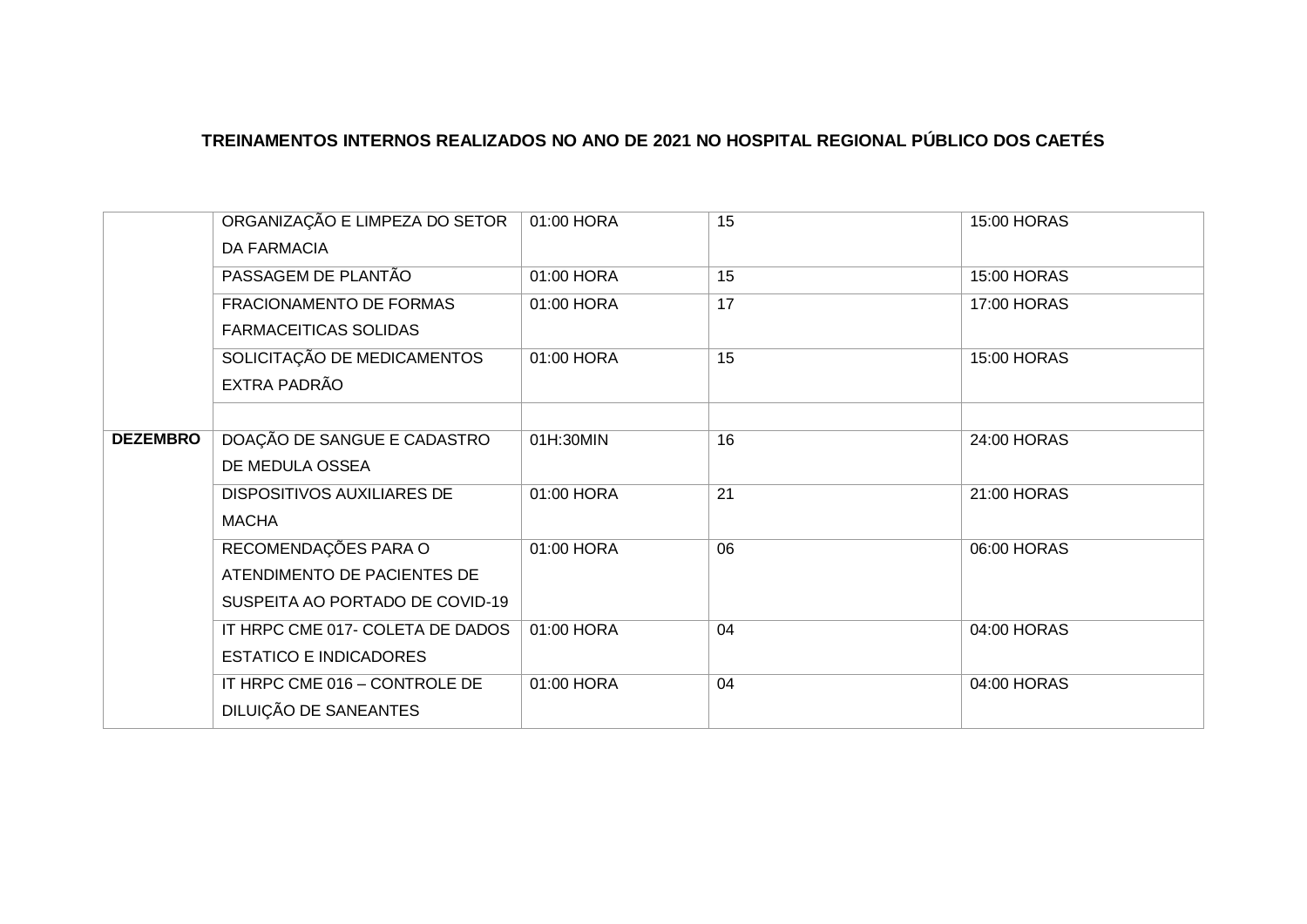| IT HRPC CME 014 - ARMAZENAMENTO | 01:00 HORA    | 04  | 04:00 HORAS  |
|---------------------------------|---------------|-----|--------------|
| E DISTRIBUIÇÃO - ORGANIZAÇÃO E  |               |     |              |
| <b>CONTROLE</b>                 |               |     |              |
| IT HRPC CME 013 - AUTOCLAVE     | 01:00 HORA    | 04  | 04:00 HORAS  |
| MONTAGEM DE CARGA               |               |     |              |
| IT HRPC CME 012 - IDENTIFICAÇÃO | 01:00 HORA    | 04  | 04:00 HORAS  |
| DE MATERIAL PROCESSADO          |               |     |              |
| UTILIZAÇÃO DO EQUIPAMENTO DE    | 01:00 HORA    | 11  | 11:00 HORAS  |
| COAGULAÇÃO                      |               |     |              |
| ACONDICIONAMENTO, FIXAÇÃO E     | 01:00 HORA    | 31  | 31:00 HORAS  |
| <b>TRASNPORTE DE AMOSTRA</b>    |               |     |              |
| <b>BIOLOGICA</b>                |               |     |              |
| BOAS PRATICAS DE MANIPULAÇÃO    | <b>50 MIN</b> | 12  | 10:00 HORAS  |
| DE ALIMENTOS                    |               |     |              |
| IMPLANTAÇÃO DO PROTOCOLO DE     | 01:00 HORA    | 116 | 116:00 HORAS |
| IDENTIFICAÇÃO SEGURA DO         |               |     |              |
| <b>PACIENTE</b>                 |               |     |              |
| PROTOCOLO DE CIRURGIA SEGURA    | 01:00 HORA    | 58  | 58:00 HORAS  |
| PROTOCOLO DE SEGURANÇA -        | 01:00 HORA    | 117 | 117:00 HORAS |
| HIGIENIZAÇÃO DAS MÃOS           |               |     |              |